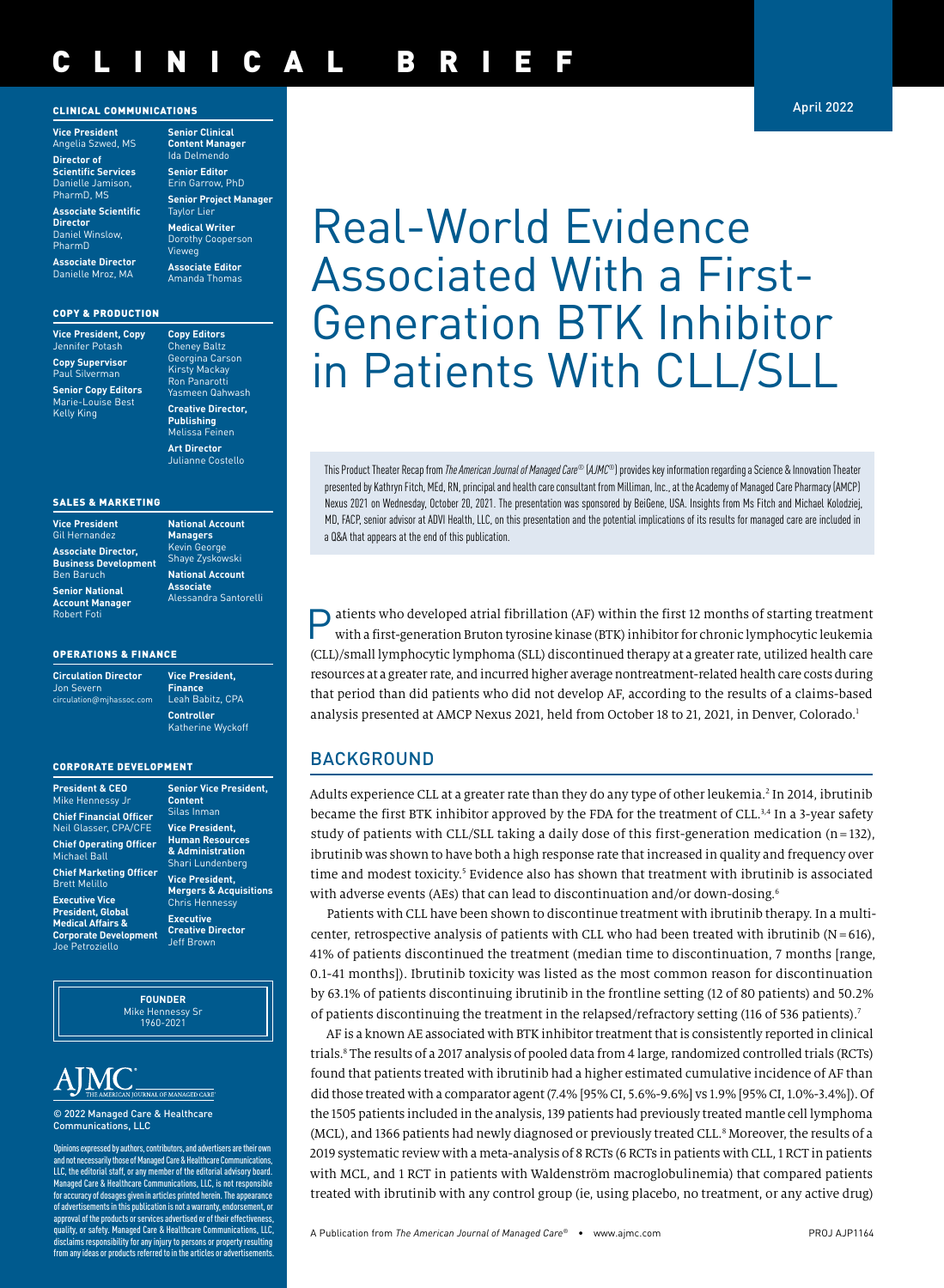### CLINICAL BRIEF

showed that the use of ibrutinib was associated with a more than 4-fold increase in the risk of AF (pooled risk ratio, 4.69; 95% CI, 2.17–7.64; *P* < .001; absolute risk, 4.1% [5 new cases for 100 patients treated]).<sup>9</sup>

# METHODOLOGY AND DATA SOURCE

To determine the economic burden of down-dosing and discontinuation after ibrutinib start, a research team from Milliman analyzed 2015-2019 data from a proprietary Medicare Advantage claims database that contains annual enrollment information and all Parts A, B, and D claims for approximately 2.5 million annual members.<sup>1</sup> The index years for the analysis were identified as 2016, 2017, and 2018, with 2015 used as a "look back" year for 2016 index cases and 2019 used as a "look forward" year for 2018 index cases.<sup>1</sup>

Patients enrolled for at least 1 month in Medicare Advantage medical and Part D coverage who were at least 18 years of age and who had 2 or more qualified, CLL/SLL-coded claims ( $\geq$  7 days;  $\leq$  6 months apart) between 2016 and 2019 were identified as the CLL/SLL study population.1

From this population, patients who filed at least 2 prescription claims with an ibrutinib National Drug Code between 2016 and 2019 were identified as ibrutinib users.<sup>1</sup>

New ibrutinib users were identified as patients from this group who did not fill a prescription for another BTK inhibitor before the first ibrutinib claim (ie, the index date) and who had a qualified CLL/SLL claim on or before the index date. To be eligible for inclusion in the investigators' analysis, new users were required to have had 12 months of continuous Medicare Advantage Part D enrollment before and after the index date. Eligible patients who filled a second prescription for ibrutinib within 60 days of the index date and who did not fill a prescription for another BTK inhibitor during that time were identified for the investigators' 12-month post-ibrutinib episode analysis.<sup>1</sup>

#### *Key Metrics Analyzed*

In the group identified for analysis, investigators examined rates of and average time to discontinuation, down dosing, and AEs, as well as total health care costs accumulated in the 12 months following ibrutinib start. Using these key metrics, investigators then compared patients who newly experienced AF (new AF) during the episode period with those who did not experience new AF during this period.<sup>1</sup>

During the episode period, patients who did not fill a prescription for ibrutinib for at least 60 days were considered to have discontinued therapy. Those who filled a new prescription for a lower average daily quantity of ibrutinib during the episode period were defined as having down-dosed. AEs were defined as conditions or events potentially related to ibrutinib use, with "new" AEs being coded during the episode period but not during the 12-month period prior to ibrutinib start (baseline). The investigators identified patients with AF as those who had at least 1 qualified claim that included a coded diagnosis with AF/flutter in any position on the claim.<sup>1</sup>

The amount paid by the Medicare Advantage Part D plan plus patient cost-sharing constituted allowed health care costs. To calculate average annual allowed costs by service, investigators totaled all allowed costs for that service during episode periods and divided by the number of patients in the study cohort.<sup>1</sup>

# RESULTS

A total of 15,017 patients made up the CLL/SLL population. Of these, 1568 were identified as ibrutinib users. In all, 404 individuals were new ibrutinib users, and 355 patients ultimately met all eligibility criteria and were analyzed. Of the analyzed group, 61% were male (average age, 76.3 years).<sup>1</sup>

#### *Treatment Patterns and Adverse Effects*

Of the analyzed cohort, 28% discontinued ibrutinib within the episode period (average time after starting ibrutinib, 3.8 months). During the period, 25% of the cohort down-dosed (average time after starting ibrutinib,  $4.4$  months).<sup>1</sup>

Within the cohort and during episode period, AF was the most frequent of new AE conditions identified following initiation of ibrutinib therapy (**Table 1**).1 Of analyzed patients who also had Medicare Advantage Part D eligibility for at least 1 year before the baseline period, 2.2% (4 of 185 patients who had eligibility) experienced new AF during the baseline period. Of all analyzed patients, 13.5% (48 of 355 patients) experienced new AF during the episode period. This difference in incidence rates was statistically significant ( $P < .0001$ ).<sup>1</sup>

#### *Subpopulation Analysis: Outcomes, Treatment Patterns, and Costs Among Patients With New AF*

Employing the same key metrics used for analysis of the overall study group, investigators compared patients who experienced new AF during the episode period ( $n=48$ ) with patients who did not experience new AF during the episode period  $(n=307)$ . The groups were similar in average age (new AF, 77.4 years; no new AF, 76.1 years) and sex (new AF, 60.4% male; no new AF, 61.2% male).<sup>1</sup>

New AF occurred throughout the first 11 months (average onset after starting ibrutinib, 5.4 months). During the episode period, patients with new AF had a significantly higher rate of ibrutinib discontinuation than did those without new AF (54.2% vs 24.1%, respectively; *P* = .0002)(**Table 2**).1 Most patients with new AF who discontinued (73%) did so after the first AF episode. Patients with new AF down-dosed at a rate similar to that of those without new AF (25% vs 24%, respectively).<sup>1</sup>

Of patients with new AF, 50% had at least 1 inpatient admission within 30 days of first AF episode; of these admissions, 42% were for cardiac arrhythmias. Compared with those without new AF, patients with new AF were approximately 2.6 times more likely to have an inpatient stay, 1.3 times more likely to have an emergency department (ED) visit, 1.7 times more likely to have a stay for observation, and 4.3 times more likely to have a skilled nursing facility admission. All rates were significantly higher for the new AF population than for the rest of the study cohort  $(P < .05)$  (**Figure**).<sup>1</sup>

Non-ibrutinib average annual allowed costs, which included all plan-paid amounts plus cost sharing for hospital, professional, non-ibrutinib drug, and other expenses, were approximately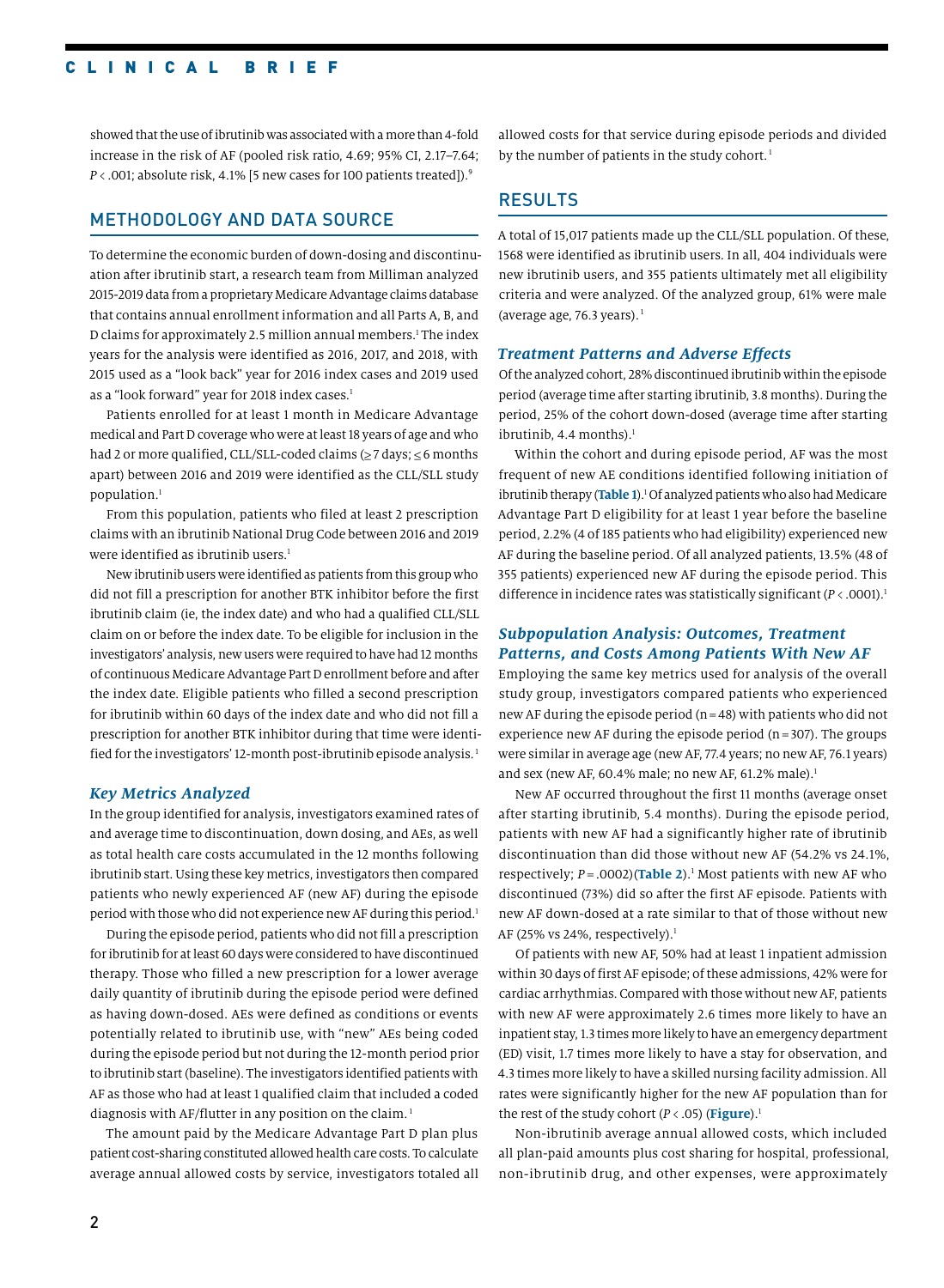| <b>AEs</b>                         | <b>Patients coded</b><br>with AEs during<br>baseline period, <sup>a</sup> % | <b>Patients with new AEs</b><br>(episode period <sup>b</sup> only),<br>$\%$ | <b>Patients in AE group</b><br>who DD ibrutinib<br>within 2 months<br>of first new AE. M | <b>Patients in AE group</b><br>who DC ibrutinib<br>within 2 months<br>of first new AE. M |
|------------------------------------|-----------------------------------------------------------------------------|-----------------------------------------------------------------------------|------------------------------------------------------------------------------------------|------------------------------------------------------------------------------------------|
| <b>Atrial fibrillation/flutter</b> | 12.4                                                                        | 13.5                                                                        | 8.9                                                                                      | 36.4                                                                                     |
| Gastroesophageal reflux disease    | 31.0                                                                        | 13.2                                                                        | 2.3                                                                                      | 23.3                                                                                     |
| Heart failure                      | 11.8                                                                        | 12.7                                                                        | 6.8                                                                                      | 25.0                                                                                     |
| Hypertension                       | 69.6                                                                        | 9.6                                                                         | 9.7                                                                                      | 12.9                                                                                     |
| Ventricular arrhythmia             | 11.0                                                                        | 7.0                                                                         | 9.1                                                                                      | 27.3                                                                                     |
| Peripheral neuropathy              | 10.1                                                                        | 6.2                                                                         | 0.0                                                                                      | 5.9                                                                                      |
| Chronic kidney disease             | 15.2                                                                        | 5.9                                                                         | 4.8                                                                                      | 23.8                                                                                     |
| Type 2 diabetes                    | 24.8                                                                        | 4.5                                                                         | 0.0                                                                                      | 18.8                                                                                     |
| Peptic ulcer disease               | 1.7                                                                         | 3.4                                                                         | 0.0                                                                                      | 12.5                                                                                     |
| Myocardial infarction              | 0.6                                                                         | 1.1                                                                         | 25.0                                                                                     | 0.0                                                                                      |
| Stroke                             | 0.0                                                                         | 0.8                                                                         | 0.0                                                                                      | 33.3                                                                                     |

# Table 1. Adverse Events Before and During 12-Month Episode Period: Conditions<sup>1</sup>

AEs, adverse events; AF, atrial fibrillation; DC, discontinued; DD, down-dosed.

**<sup>a</sup>**Baseline period is the 12-month period before ibrutinib index date. The incident rate of new AF in the baseline 12 months prior to ibrutinib start was 2.2%, which was statistically significant (*P*<.0001).

**<sup>b</sup>**Episode period is the 12-month period after ibrutinib index date. The incident rate of new AF in the 12 months following ibrutinib start was 13.5%, which was statistically significant (*P*<.0001).

**<sup>c</sup>**New AEs are defined as those first observed during the episode period and not during the baseline period.

# **Table 2.** New AF Subpopulation Analysis Demographics and Treatment Patterns1,**a,b**

| <b>Metric</b>                                                       | <b>Patients with</b><br>no new AF | <b>Patients with</b><br>new AF | P values |
|---------------------------------------------------------------------|-----------------------------------|--------------------------------|----------|
| Total patients                                                      | 307                               | 48                             |          |
| Average age, y                                                      | 76.1                              | 77.4                           |          |
| Male patients, %                                                    | 61.2                              | 60.4                           |          |
| Patients who DC ibrutinib, %                                        | 24.1                              | 54.2                           | .0002    |
| Patients who DC ibrutinib within 2 months of first AF occurrence, % |                                   | 36.4                           |          |
| Average ibrutinib use, mo <sup>c</sup>                              | 10.6                              | 8.8                            | .0018    |

AF, atrial fibrillation; DC, discontinued; mo, month(s); y, year(s).

**<sup>a</sup>**New AF is defined as first observed during the 12 months after, but not during the 12 months before, ibrutinib start.

**<sup>b</sup>**Down-dosing and discontinuation were observed for the specified months after the first AF occurrence.

**c** Average months of ibrutinib use may include resumed periods for those who discontinued ibrutinib.

1.75 times higher for patients with new AF during the episode period than for patients without new AF (\$48,250 vs \$27,574, respectively; *P* < .0001). Additionally, patients with new AF who discontinued treatment had significantly higher nonibrutinib costs than did patients with new AF who continued treatment (\$59,265 vs \$35,232; *P*=.019) (**Table 3**).1

# **CONCLUSIONS**

Results from this claims-based analysis demonstrated that patients with CLL/SLL who experienced new AF within the first 12 months of starting ibrutinib therapy had significantly higher rates of ibrutinib discontinuation and higher health care resource utilization rates as well as significantly increased average non-ibrutinib health care costs during that period when compared with those who did not experience new AF. The investigators noted that new BTK inhibitors are emerging that may address the high rates of AEs (eg, AF) that commonly are seen in patients with CLL/SLL who newly start ibrutinib.

# **LIMITATIONS**

The results presented here are based on Milliman's analysis of the Milliman proprietary Medicare Advantage Parts A, B, and D data (2015-2019). Use of different data sets, time periods, and methodologies may produce different results. Claims-based analyses reflect provider coding, which may not capture all health care utilization.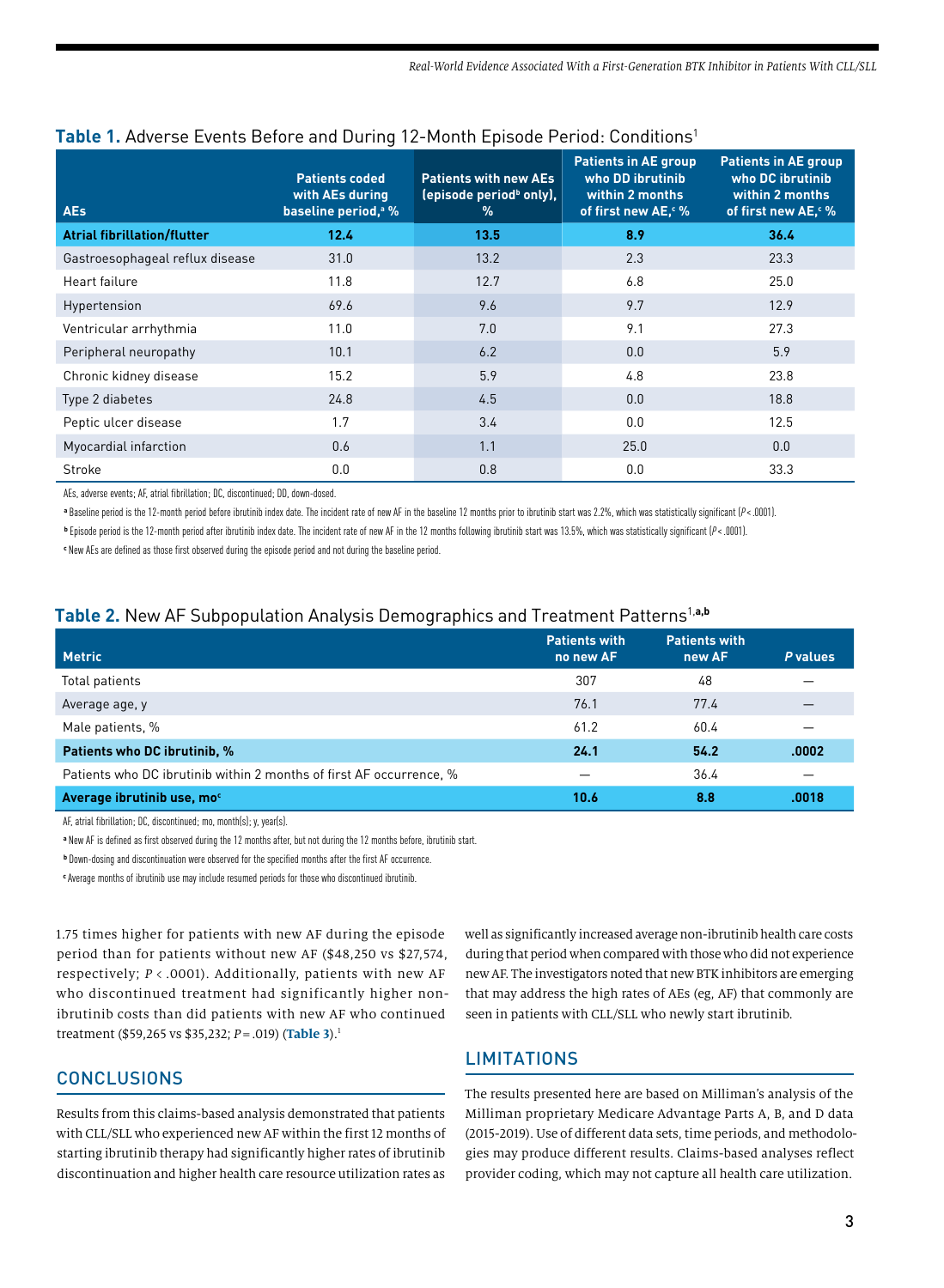## CLINICAL BRIEF

**Figure.** Percentages of Patients With CLL/SLL Utilizing Medical Services During 12 Months After Ibrutinib Start<sup>1,a,b</sup>



AF, atrial fibrillation; CLL, chronic lymphocytic leukemia; SLL, small lymphocytic lymphoma; SNF, skilled nursing facility.

**<sup>a</sup>**At least 1 admission, visit, or stay constitutes use of the service.

**<sup>b</sup>**Patients with new AF were significantly more likely to utilize each of these services compared with those with no new AF (*P*<.05).

**<sup>c</sup>**New AF is defined as first observed during the 12 months after but not during the 12 months before ibrutinib start.

#### **Table 3.** Average Annual Cost per Patient in Ibrutinib CLL/SLL Episode Population With and Without New AF1,**a,b,c**

| <b>Metric</b>                          | <b>Patients with</b><br>no new AF | <b>Patients with</b><br>new AF <sup>d</sup> | <b>Continuing users</b><br>with new AF | <b>Discontinuers</b><br>with new AF <sup>e</sup> |
|----------------------------------------|-----------------------------------|---------------------------------------------|----------------------------------------|--------------------------------------------------|
| Number of patients                     | 307                               | 48                                          | 22                                     | 26                                               |
| Average months on ibrutinib            | 10.6                              | 8.8                                         | 12.0                                   | 6.1                                              |
| <b>Total cost of care</b>              | \$156,871                         | \$153,710                                   | \$196,153                              | \$117,796                                        |
| Ibrutinib, Medicare Advantage Part Df  | \$129,296                         | \$105,460                                   | \$160,921                              | \$58,531                                         |
| <b>Total non-ibrutinib costs:</b>      | \$27,574                          | \$48,250                                    | \$35,232                               | \$59,265                                         |
| Inpatient hospital                     | \$4458                            | \$12,604                                    | \$9348                                 | \$15,359                                         |
| Outpatient hospital                    | \$10,832                          | \$12,807                                    | \$7493                                 | \$17,303                                         |
| ED/Observation                         | \$785                             | \$1452                                      | \$956                                  | \$1871                                           |
| Professional                           | \$7206                            | \$11,058                                    | \$10,738                               | \$11,329                                         |
| SNF/Home health/Hospice                | \$923                             | \$2763                                      | \$1439                                 | \$3884                                           |
| Chemotherapy administration            | \$203                             | \$503                                       | \$64                                   | \$874                                            |
| Medicare Advantage Part B chemotherapy | \$3484                            | \$5976                                      | \$1679                                 | \$9612                                           |
| Other Medicare Advantage Part B drugs  | \$4112                            | \$4311                                      | \$3852                                 | \$4700                                           |
| Medicare Advantage Part D chemotherapy | \$537                             | \$1774                                      | \$0                                    | \$3276                                           |
| Other Medicare Advantage Part D drugs  | \$3153                            | \$6330                                      | \$5366                                 | \$7145                                           |

AF, atrial fibrillation; ED, emergency department; SNF, skilled nursing facility.

**<sup>a</sup>**During the 12 months after ibrutinib start

**<sup>b</sup>**New AF is defined as first observed during the 12 months after but not during the 12 months before ibrutinib start.

**<sup>c</sup>**Costs reflect allowed expenditures that include plan paid amounts plus patient cost sharing. Medicare Advantage Part D costs are total allowed reimbursement, including coverage gap and catastrophic coverage period amounts, and do not represent the amount for which the Medicare Advantage enrollment with medical and Part D coverage plan is liable. Costs have been trended to 2019 using the Milliman health cost guidelines. **<sup>d</sup>**Non-ibrutinib cost differences between patients with and without new AF are statistically significant (*P*<.0001).

**<sup>e</sup>**In patients with new AF, non-ibrutinib cost differences between those who continue and discontinue ibrutinib use are statistically significant (*P* = .0185).

**f** Bruton tyrosine kinase inhibitors are reflected in "Ibrutinib, Medicare Advantage Part D" service line, not in "Medicare Advantage Part D chemotherapy."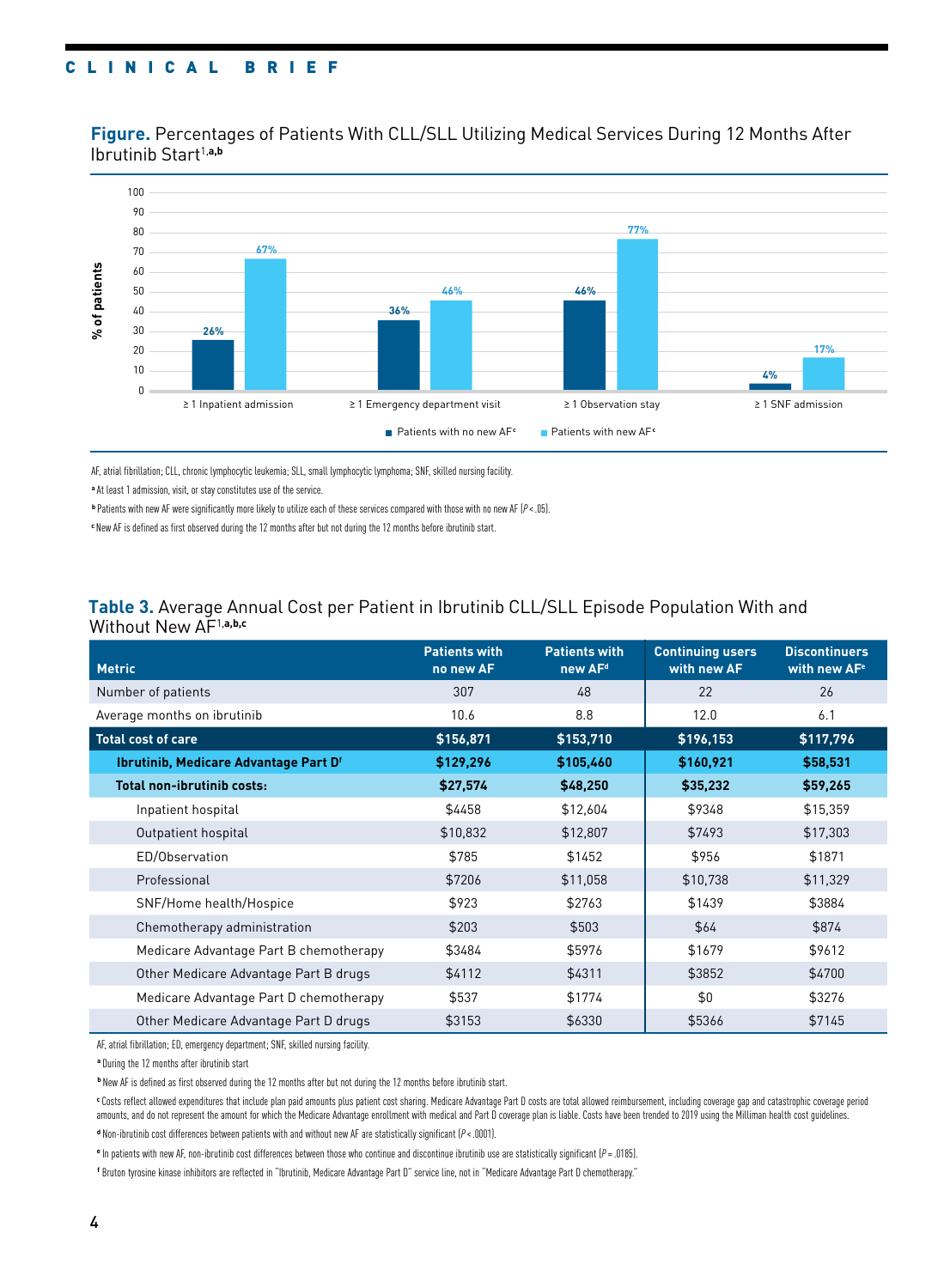New AE identification is based on no coding of the AE during the 12-month baseline period before initiation of ibrutinib therapy; further, it does not capture AE coding prior to the baseline period. Code sets for identification criteria are available upon request.<sup>1</sup>  $\bullet$ 

**DISCLAIMER:** This presentation summarized in this *AJMC*® Product Theater Recap was commissioned by BeiGene, USA, which manufactures the BTK inhibitor zanubrutinib. The findings and conclusions summarized here reflect the opinion of the authors of the presentation; Milliman, Inc. does not endorse any policy or product. If this presentation is reproduced, Milliman requests that it be reproduced in its entirety, as pieces taken out of context can be misleading.

#### **REFERENCES**

1. Fitch KV. Assessing the treatment emergent burden in BTKi therapy: a Medicare analysis in CLL (chronic lymphocytic leukemia). Presented at the Academy of Managed Care Pharmacy Nexus 2021; October 20, 2021; Denver, CO. Accessed January 18, 2022. https://2021.amcpnexus.org/program/science-innovation-theaters

2. The American Cancer Society Medical and Editorial Content Team. What is chronic lymphocytic leukemia? American Cancer Society. Updated May 10, 2018. Accessed January 13, 2022. https://www.cancer.org/cancer/chronic-lymphocytic-leukemia/about/what-is-cll.html

3. Chronic lymphocytic leukemia/small lymphocytic lymphoma: FDA updates. Lymphoma Research Foundation. Updated April 21, 2020. Accessed January 13, 2022. https://lymphoma.org/aboutlymphoma/cll/cllfdaupdates/

4. Center for Drug Evaluation and Research. Approval package for: application number 205552Orig2s000. Trade name: Imbruvica. United States Food and Drug Administration web site. February 12, 2014. Accessed January 13, 2022. https://www.accessdata.fda.gov/drugsatfda\_ docs/ nda/2014/205552Orig2s000Approv.pdf

5. Byrd JC, Furman RR, Coutre SE, et al. Three-year follow-up of treatment-naïve and previously treated patients with CLL and SLL receiving single-agent ibrutinib. *Blood*. 2015;125(16):2497-2506. doi:10.1182/blood-2014-10-606038

6. Imbruvica. Prescribing information. Janssen Biotech; 2020. Accessed January 13, 2022. https://www.imbruvica.com/files/prescribing-information.pdf

7. Mato AR, Nabhan C, Thompson MC, et al. Toxicities and outcomes of 616 ibrutinib-treated patients in the United States: a real-world analysis. *Haematologica*. 2018;103(5):874-879. doi:10.3324/haematol.2017.182907

8. Brown JR, Moslehi J, O'Brien S, et al. Characterization of atrial fibrillation adverse events reported in ibrutinib randomized controlled registration trials. *Haematologica*. 2017;102(10):1796-1805. doi:10.3324/haematol.2017.171041

9. Caldeira D, Alves D, Costa J, Ferreira JJ, Pinto FJ. Ibrutinib increases the risk of hypertension and atrial fibrillation: systematic review and meta-analysis. *PLoS One*. 2019;14(2):e0211228. doi:10.1371/journal.pone.0211228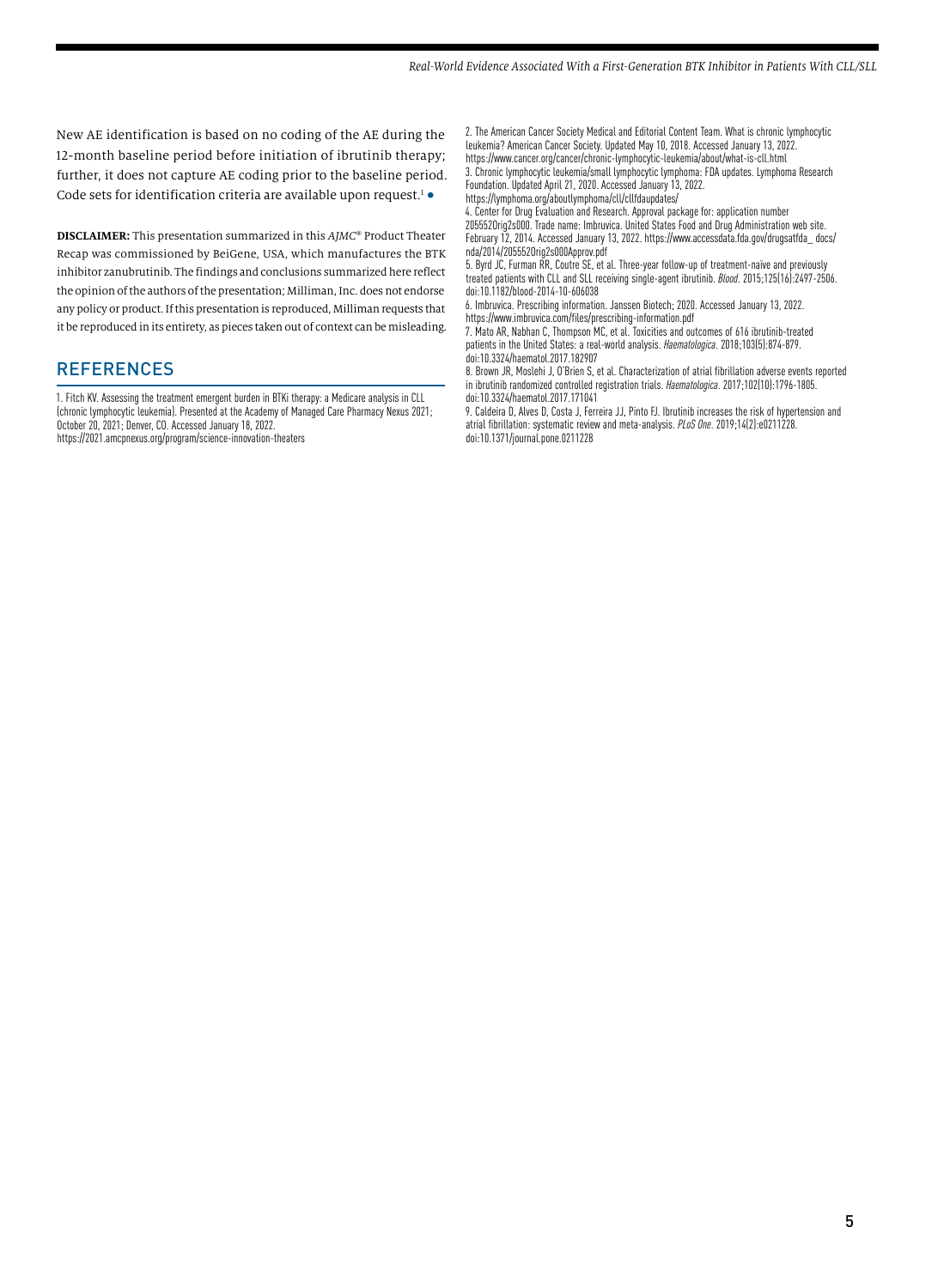# Insights From the Principal Investigator: an Interview With Kathryn Fitch, MEd, RN

An editor from *The American Journal of Managed Care*® (*AJMC*®) spoke with Kathryn Fitch, MEd, RN, about the results of the real-world analysis of the incidence of adverse effects (AEs) and related economic costs in patients with chronic lymphocytic leukemia (CLL) and small lymphocytic lymphoma (SLL) treated with ibrutinib. Fitch is a principal and health care management consultant at Milliman, Inc.

*AJMC*®: **Treatment with ibrutinib has been the preferred first-line regimen for patients with CLL/SLL for many years. During this time, we have learned a lot about its efficacy and associated AEs. Going into your analysis, what was known about ibrutinib?**

Fitch: Ibrutinib, a first-generation BTK [Bruton tyrosine kinase] inhibitor, was approved in 2016 for first-line treatment of CLL. It has greatly improved the outcomes for patients with CLL.

However, ibrutinib use—like use of second-generation BTK inhibitors—is associated with particular AEs. Some patients experience mild to moderate AEs—such as GERD [gastroesophageal reflux disease], diarrhea, fatigue, and headaches—which typically don't lead to discontinuation of ibrutinib. On the other hand, some patients experience more serious AEs—such as AF [atrial fibrillation], heart failure, and, in rare cases, heart attack and stroke; this often leads to discontinuation of ibrutinib.

#### *AJMC*®: **In your analysis, which AEs associated with the use of ibrutinib stood out to you?**

Fitch: Using our proprietary Medicare Advantage claims data, we analyzed patients with CLL/SLL who newly started ibrutinib. Regarding the more serious AEs, 13.5% of this population developed new AF, and 12.7% developed new heart failure within 12 months of starting ibrutinib. Milder AEs also were noted; 21.1% of patients had a claim coded with diagnosis of arthralgia/myalgia, and 13.2% of patients had a claim coded with diagnosis of GERD, in the 12 months after starting ibrutinib and after not having had a claim coded with diagnosis of these conditions in the 12 months prior to starting ibrutinib.

*AJMC*®: **Patients who developed new AF did so, on average, 5.4 months after starting ibrutinib, with new development** 

...50% of those who newly developed AF [atrial fibrillation] had at least 1 inpatient admission within 30 days of their first AF occurrence...

#### **of AF continuing among the population over the first 11 months. Did duration of new ibrutinib use correlate with onset of new AF?**

**Fitch:** Not really. Thirty-three percent of patients who newly developed AF did so within the first 3 months of starting ibrutinib. However, after that 3-month period, development of new AF occurred throughout the remaining 12 months that we followed patients.

#### *AJMC*®: **Did anything surprise you about this subpopulation who developed new AF after starting ibrutinib?**

Fitch: Yes! Although occurrence of new AF wasn't a surprise, it was a bit higher than we expected. But, most significantly, 50% of those who newly developed AF had at least 1 inpatient admission within 30 days of their first AF occurrence, and 42% of those admissions were for cardiac arrhythmias.

Another surprise was the higher cost during the 12 months after ibrutinib start for patients who newly developed AF compared with those who did not newly develop AF. Also, for those who developed AF, 36.4% discontinued ibrutinib within 2 months of their first AF occurrence; this inability to continue treatment can indicate a quality-of-care issue.

#### *AJMC*®: **What might these findings mean for health care decision-makers working in managed care?**

**Fitch:** Among patients who developed new AF after starting ibrutinib, the discontinuation rate of ibrutinib and the incidence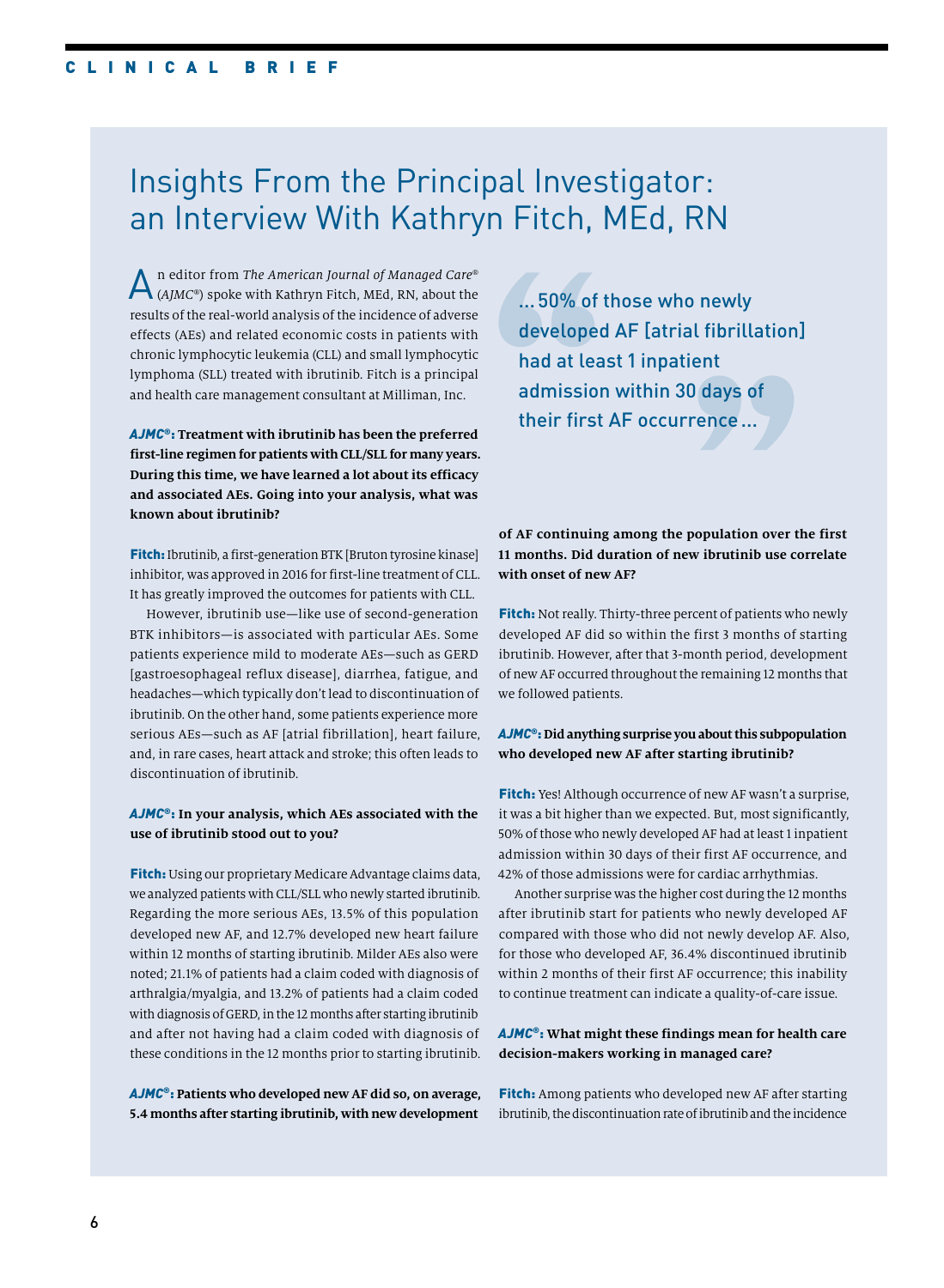of inpatient admissions were high following the first occurrence of the condition. Moreover, new ibrutinib starters who developed new AF had \$21,000 higher average non-ibrutinib costs in the 12 months after starting ibrutinib compared with those who did not develop new AF (\$48,000 vs \$27,000, respectively). The patients with new AF had a higher rate of inpatient hospital admissions which, along with higher professional and post-acute care service utilization, drove much of these higher costs.

#### *AJMC*®: **In the presentation, you noted that your team is performing the same analysis on another data set of 35 million lives annually. What can you tell us about this study?**

Fitch: The first analysis—which we've been discussing in this interview—used Medicare Advantage data. Forty percent of Medicare beneficiaries are now enrolled in a Medicare Advantage plan. The analysis that we performed examined about 2.5 million Medicare Advantage lives, which is about 10% of the Medicare Advantage population.

In this next analysis, we are analyzing Medicare fee-forservice data, which represent 60% of the approximately 60 million Medicare beneficiaries in the United States.

We are creating a research brief to report the findings of the Medicare fee-for-service analysis. Thus far, most of the outcomes are very similar between the Medicare Advantage and Medicare fee-for-service populations. For instance, within the subpopulation of patients with CLL/SLL who started ibrutinib, the percentage of patients who developed new AF

is very similar. However, there were a few differences, which we will highlight in the soon-to-be-published research brief.

#### *AJMC*®: **What was the aim of this second analysis?**

Fitch: Our interest was in comparing key metrics for new ibrutinib starters in the Medicare fee-for-service population with those in the Medicare Advantage population. We know that the cost profile between these populations will be slightly different because of differences in fee schedules. But, specifically, we wanted to identify if incidence rates of AEs and ibrutinib discontinuation patterns varied between these populations.

#### *AJMC*®: **How might future research investigate the cost of ibrutinib?**

**Fitch:** We were only able to look at ibrutinib because we only had data through 2019. In November 2019, acalabrutinib, a second-generation BTK inhibitor, was approved for treatment of CLL/SLL. And so now, we have Medicare Advantage Part D data from 2020 and the first three quarters of 2021 that we can use to compare patterns of AEs among patients newly starting acalabrutinib with patterns among those newly starting ibrutinib. Another second-generation BTK inhibitor, zanubrutinib, was also approved in November 2019, for the treatment of mantle cell lymphoma. We also plan to compare patterns of AEs among patients newly starting zanubrutinib with those newly starting ibrutinib. •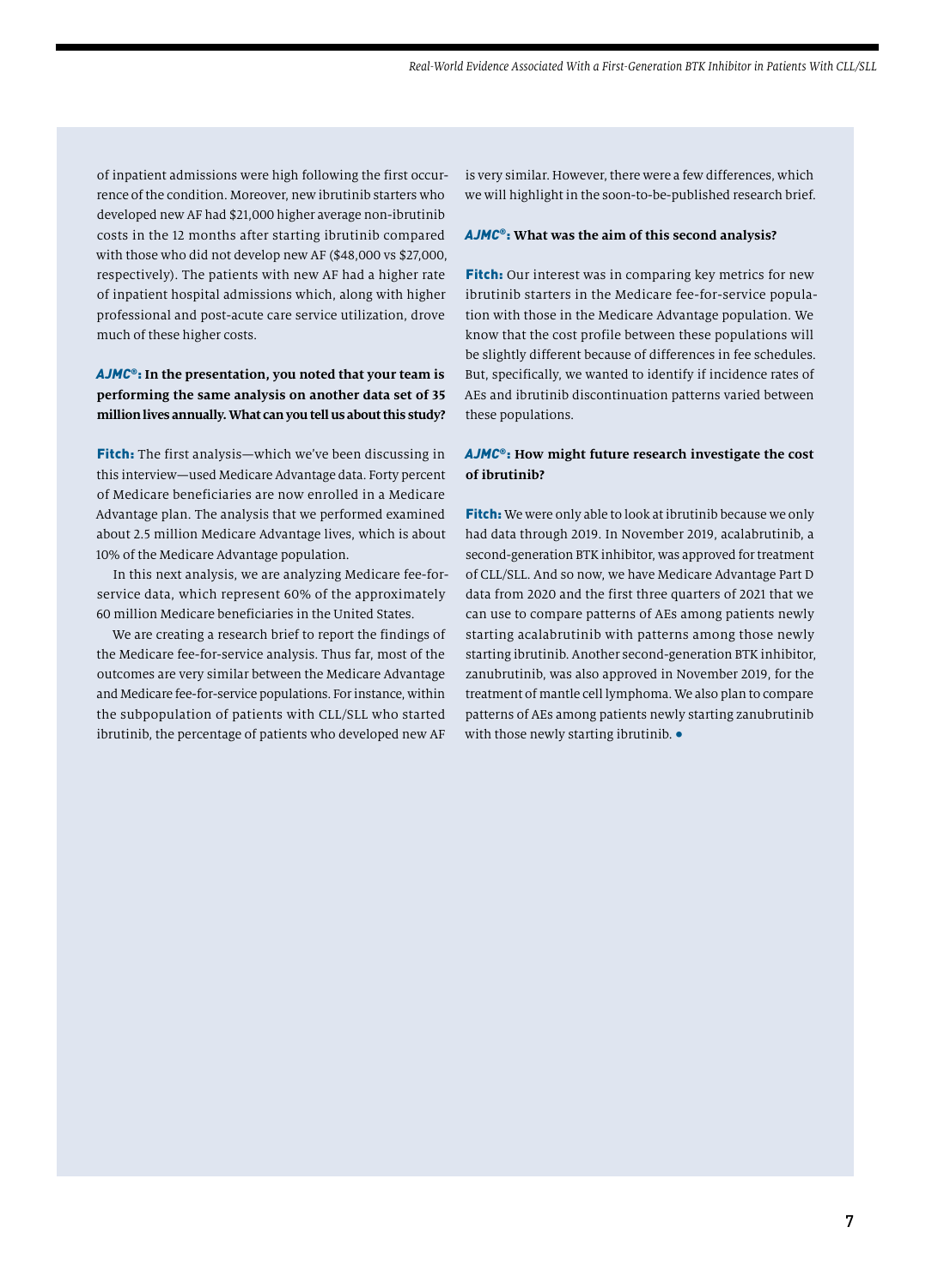# Payer and Health Systems Perspective: an Interview With Michael Kolodziej, MD, FACP

An editor from *The American Journal of Managed Care*® (*AJMC*®) spoke with Michael Kolodziej, MD, FACP, about a recent claims-based analysis of the use of ibrutinib for the treatment of chronic lymphocytic leukemia (CLL) and small lymphocytic lymphoma (SLL), the resulting adverse events (AEs), and the related economic costs. Kolodziej is a medical oncologist and senior advisor at ADVI Health.

*AJMC*®: **Treatment with ibrutinib has been the preferred first-line regimen for treatment of patients with CLL for many years. How did the introduction of this BTK [Bruton tyrosine kinase] inhibitor change the way that patients seek and receive care?**

Kolodziej: If we look back at the introduction of ibrutinib—initially in relapsed disease and then subsequently in first-line therapy, and then initially in high-risk disease and then subsequently in all patients—ibrutinib was transformative. It has been proven highly effective and generally well tolerated. The biggest negative, in my opinion, particularly from a payer perspective, is that it's expensive. The use of ibrutinib was also an open-ended proposition: as with many oral cancer drugs that are not believed to be curative—patients may be on them for many years—its cumulative cost can be substantial.

Ibrutinib also had a pretty good safety profile in clinical trials; however, as is almost invariably the case with all treatments, the full toxicity profile was better elucidated when it was used in the real world, and that is what we are going to talk about today. It was recognized from the original clinical trials that the use of ibrutinib was associated with dysrhythmias, particularly atrial dysrhythmias. It was associated with hypertension, bleeding problems, and other AEs. However, it's taken us a little while to recognize the clinical and economic consequences of many of those AEs.

First, many of these AEs are of consequence because there's a cumulative risk of toxicity. Patients can be treated with ibrutinib for a long time, and, during that time, their risk of AEs increases. Second, some of these AEs can lead to the need to discontinue treatment. This means that whatever clinical benefit the patient was experiencing becomes irrelevant. Both of these events create costs for the health care system. Atrial dysrhythmia is an excellent example, because new onset AF

The information [in this study] can help the health plan to predict what's going to happen to their managed-care population and to understand what optimal care for that patient might look like.

[atrial fibrillation] triggers a certain chain of clinical events with associated costs and implications for the patient.

The BTK inhibitors are great. The first generation, which is ibrutinib, was transformative, and now we're seeing the introduction of second- and subsequent-generation BTK inhibitors. It's only a matter of time before we have multiple second-generation BTK inhibitors that are available to us.

#### *AJMC*®: **How do the results from real-world analyses like this one help to inform formulary decision-making?**

Kolodziej: Real-world evidence helps us contextualize clinical trial results. Patients who enter clinical trials are not necessarily representative of patients who are treated in the real world. Real-world evidence is extremely beneficial to providers. For them, it answers questions such as, "Is this treatment really going to work that well?" and "What are the hidden problems that may occur?"

In the traditional payer world, though, it's hard to use real-world evidence to manage formulary placement. Most payers don't have the power to make binary cover/don't-cover decisions. Payers can prefer 1 agent over another within the formulary through, for example, the use of clinical pathways programs. It's also theoretically possible to use step therapy to accomplish the same thing, but that isn't done all that often, and you need a tremendously compelling story to do it.

That said, we now have hybrid entities such as integrated delivery networks [IDNs]. Kaiser Permanente is an IDN that most people think of, but there are many others. IDNs have a lot more power in terms of formulary management and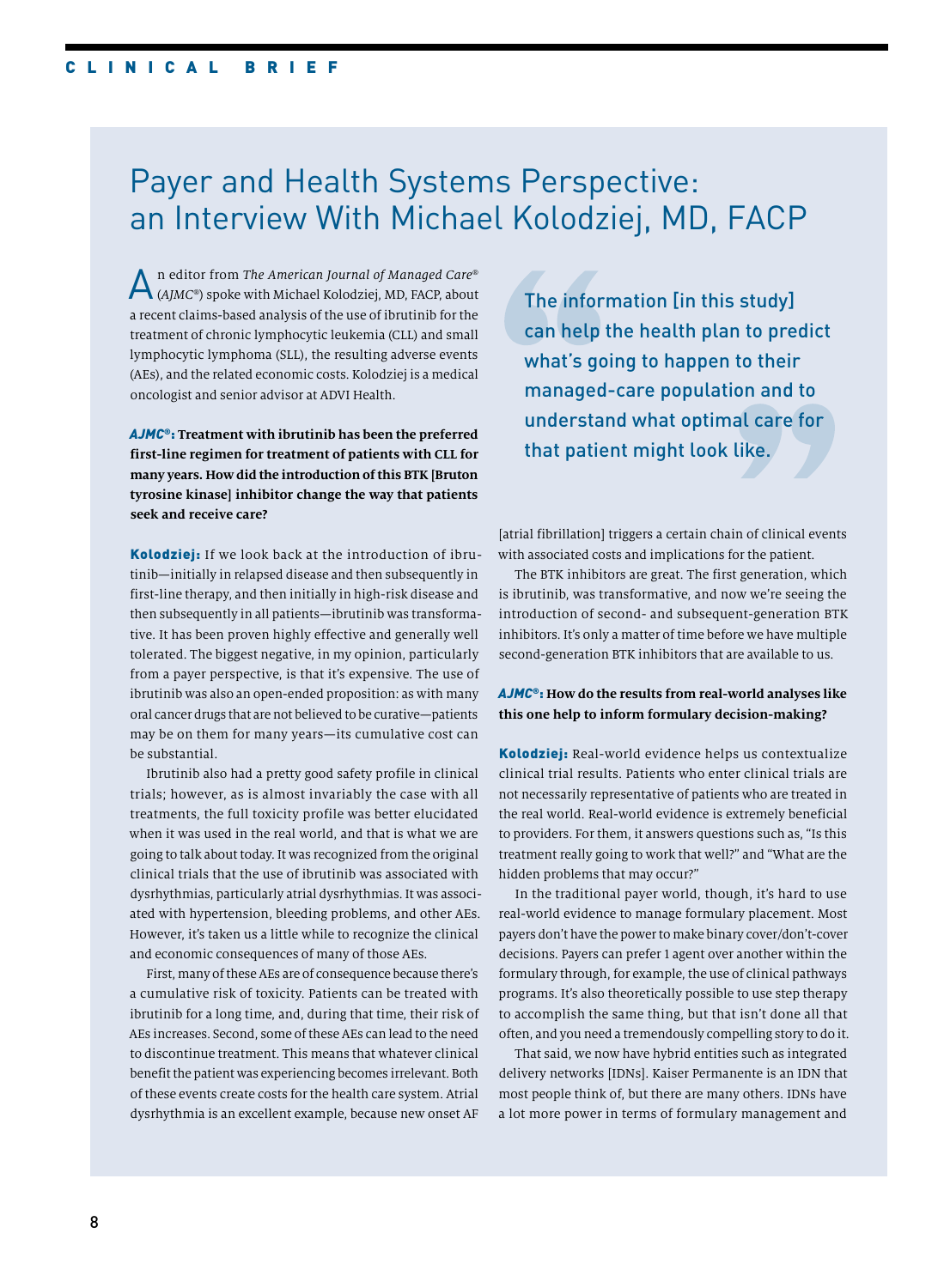partnering with providers to be more prescriptive about preferred agents. For IDNs, real-world data are priceless. IDNs focus on total cost of care. They're not as beholden to some of the regulatory requirements about protected classes. Therefore, they can focus on delivering what they believe to be the single best therapy—if there is a single best therapy—for their patient population.

Traditionally, I would say real-world evidence has been good for providers, but it rarely results in formulary changes. Today, however, IDNs are changing that binary paradigm.

*AJMC*®: **The results of this analysis revealed that within 12 months of starting ibrutinib treatment, both patients who experienced new AF and those without new AF down-dosed at similar rates (25% and 24%, respectively). How does down-dosing of treatment impact health care resource utilization?** 

Kolodziej: Payers are sensitive to the downstream effects associated with toxicity that can interrupt optimal care. Down-dosing, or any other therapeutic change that could compromise clinical outcomes, is a problem for the health plan. Payers aren't ignorant of the cost of continuing the drug, but, I assure you, they don't want patients in the hospital. In addition, the plan doesn't want patients to have to move on to the next line of therapy, because it's rare that the next line of therapy is a better option for the patient than the preferred line of therapy. This is why payers view down-dosing as a negative event.

*AJMC*®: **Patients with new AF had a significantly higher rate of ibrutinib discontinuation in the 12 months after starting ibrutinib than did those without new AF (***P***=.0002). How could these results help inform payers or providers?**

Kolodziej: I'm not sure it directly informs formulary decisionmaking. The results are much more impactful in making providers sensitive to the adverse health consequences of this AE.

Theoretically, the health plan could use this information to facilitate a treatment change, as required, should the toxicity develop. Knowing that a patient who experiences AF has a pretty good chance of having to discontinue therapy might encourage the health plan to pay attention to this patient. The

patient might require a smoother transition to the next therapy, whether it be an alternative BTK inhibitor or something else. This information can help the health plan to predict what's going to happen to their managed-care population and to understand what the optimal care for that patient might look like.

#### *AJMC*®: **A total of 87% of patients** *did not* **experience new AF in the 12 months after starting ibrutinib. What do these results tell you?**

Kolodziej: Yes, that's what the clinical experience has been: many patients do extremely well on treatment with ibrutinib. However, this study analyzed claims data for a Medicare population of older adults. [The average age of the ibrutinib CLL/SLL episode cohort was 76.3 years.] Most older adult patients have comorbidities. We do not want these patients to experience AF. If you said to a provider that AF occurs in 10%, 12%, or 15% of patients with ibrutinib, before writing that prescription, they will likely want to ensure that patient has the greatest likelihood of benefitting [from the treatment] and the lowest likelihood of experiencing an AE. To that end, the incidence rate gleaned from this analysis is an important piece of knowledge.

*AJMC*®: **Average annual non-ibrutinib costs were significantly higher for patients who experienced new AF in the 12 months after starting ibrutinib and for patients with new AF who discontinued ibrutinib.1,a How might these findings inform understanding of the costs associated with ibrutinib among patients who experience new AF after starting treatment?\***

Kolodziej: Let's say you're a provider, and you have a patient being treated with ibrutinib, and they walk into your office. They're a little short of breath, and they have new AF. That patient is likely going to the hospital for a week. New onset AF means the patient is going to the hospital, and they are going to have an echocardiogram and be admitted to the telemetry floor. One thing will follow another thing, and those things cost a lot of money.

This study used claims data—real-world data. The claims likely underestimate other problems. Those other problems may or may not be associated with significant health outcomes

**\***Patients who experienced new AF had significantly higher non-ibrutinib average annual allowed costs after ibrutinib start (\$48,250) compared with those without new AF (\$27,574; *P* < .0001). Patients who experienced new AF who discontinued ibrutinib had significantly higher average annual non-ibrutinib costs (\$59,265) compared with patients who experienced new AF who didn't discontinue ibrutinib (\$35,232; *P* = .0185).1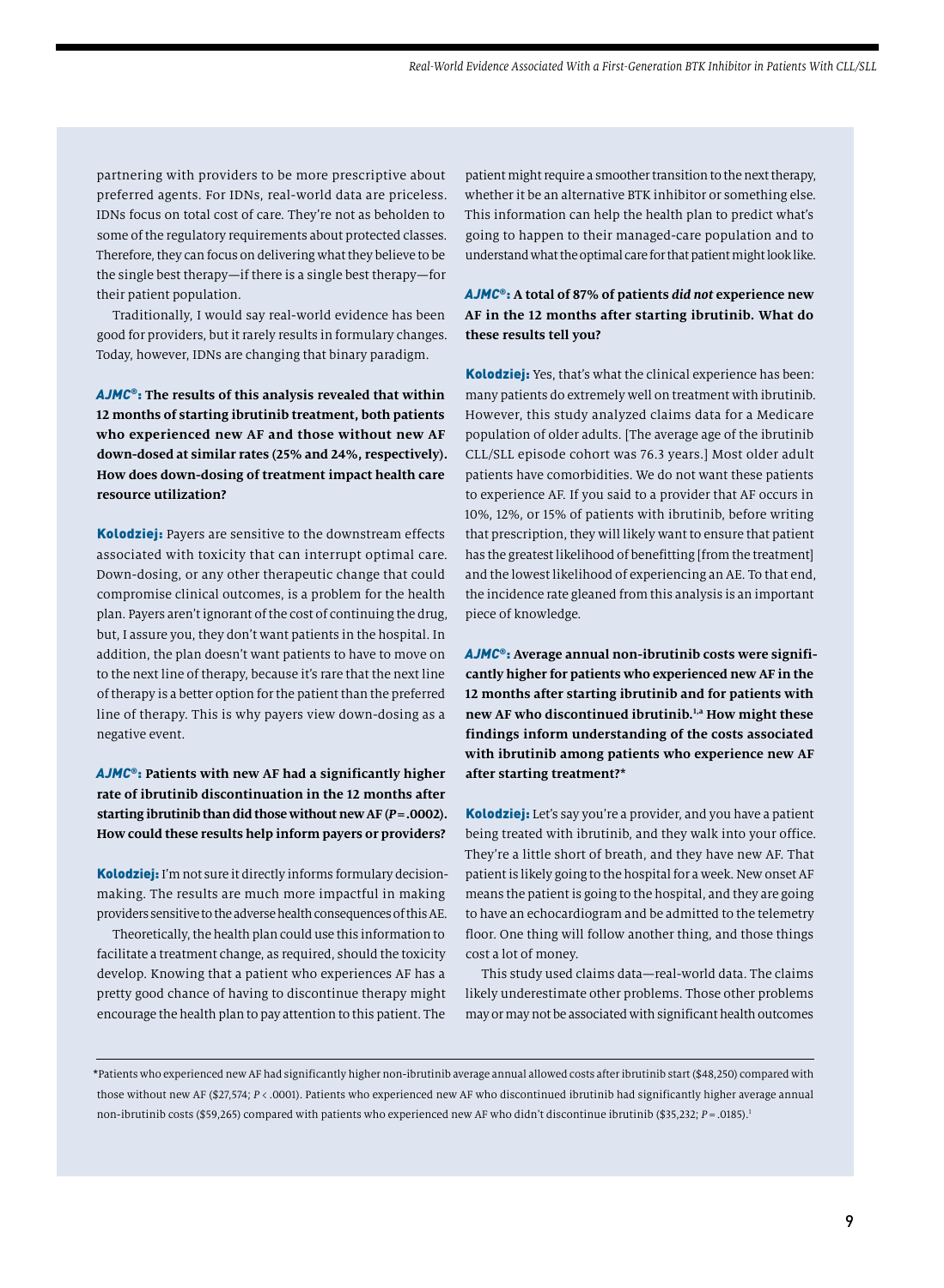or health care expenses, but we should not be surprised that the non–drug-associated costs of new onset AF are high. If you have ever lived through that experience, you know exactly what's going to happen to that patient.

#### *AJMC*®: **How might this study help an IDN or a health plan make treatment and coverage decisions based upon the total costs of care presented?**

Kolodziej: Over the years, a common complaint of biopharmaceutical companies—life science companies, in fact—has been that we don't really understand the total cost of care. And that's fair; that's a true statement. The reason is that all that information lies within the claims data, and the health plans own that data. Many are not that interested in sharing that data. However, if you're an IDN, you are an at-risk entity. To succeed, you must control both the quality and the cost of care. IDNs need to pay attention to this, because they are at risk as an organization. This information is critical for them to succeed as business units, as entities.

ACOs [accountable care organizations], which are also at-risk entities, need to pay similar attention to the cost of the treatment as well as to any costs or adverse health outcomes that are associated with that treatment. To succeed as an ACO or an IDN, you must be able to appropriately manage sick patients. To this end, ACOs are becoming more sophisticated.

If you're managing a population of patients with CLL, you're going to look at the cost of treatment. You'll look at the pharmacy cost—which, arguably, is the largest cost for these patients—but also at the medical cost, and that's why we're talking about this AF situation. ACOs must pay attention to total cost of care. To the extent that they can, they must institute policies that protect the quality of care and that are sensitive to the costs. This different way of thinking becomes possible because of the closer affiliation between the risk bearing entity and the provider. With ACOs, they're both in the same boat.

#### *AJMC*®: **What else would you want to see from BTK inhibitors as this class evolves?**

Kolodziej: There are a few things I'd like to see. One is more real-world data. It's got to come out, and we need to understand it better. It's mind boggling to me that we don't have more of these kinds of studies. They're very, very helpful.

Two, we need to understand whether fixed-duration therapy has a future because of the issue of cumulative cost and

cumulative toxicity. Whether it's fixed-duration [therapy with a] single agent or fixed-duration [treatment with] combination [therapy], what does it mean in terms of efficacy? What does it mean in terms of toxicity? What does it mean in terms of cost? Long ago, I remember arguing about whether you could stop imatinib. We've come a long way in terms of understanding how we manage CML [chronic myelogenous leukemia]. We're going to walk that same path in CLL, I'm quite sure of it.

Three, as time goes on, we are starting to see some resistance to these drugs. Initially, it was not thought to be much of a problem, but it is going to be an issue as we have patients on therapy for a long time. Whether resistance issues are the same with the second-generation [BTK inhibitors] versus the first generation, we don't know yet.

To me, those are the big things. The first is continued accumulation of evidence in the real world regarding efficacy and toxicity, the second is the place of fixed-duration therapy, and then the third is resistance.

#### *AJMC*®: **What should we keep in mind as we consider this analysis?**

Kolodziej: The one thing I would say is this: remember that this is [an analysis of] a Medicare Part D claims data set of patients with an average age of 76 years. However, there are plenty of young people with CLL, and we need to know more about the effects of treatment among patients in that population. This is critically important for commercial health plans. It's also important for employers, because people who have employer-sponsored insurance may have CLL, too. We need to understand the younger set of patients.

The other thing we need to do is start thinking about clinical subsets. Which clinical subsets—by age and comorbidity, for instance—are at higher risk for an AE or other poor outcome? Which clinical subsets are at lower risk? I have a million questions. I won't be around long enough to hear the answers, but there are a million questions. Real-world evidence is exciting, because, finally, all that stuff the doctors had to put up with for electronic medical records may be worth something. That'd be great. •

### **REFERENCE**

1. Fitch KV. Assessing the treatment emergent burden in BTKi therapy: a Medicare analysis in CLL (chronic lymphocytic leukemia). Presented at the Academy of Managed Care Pharmacy Nexus 2021; October 20, 2021; Denver, CO. Accessed January 18, 2022. https://2021.amcpnexus.org/program/science-innovation-theaters